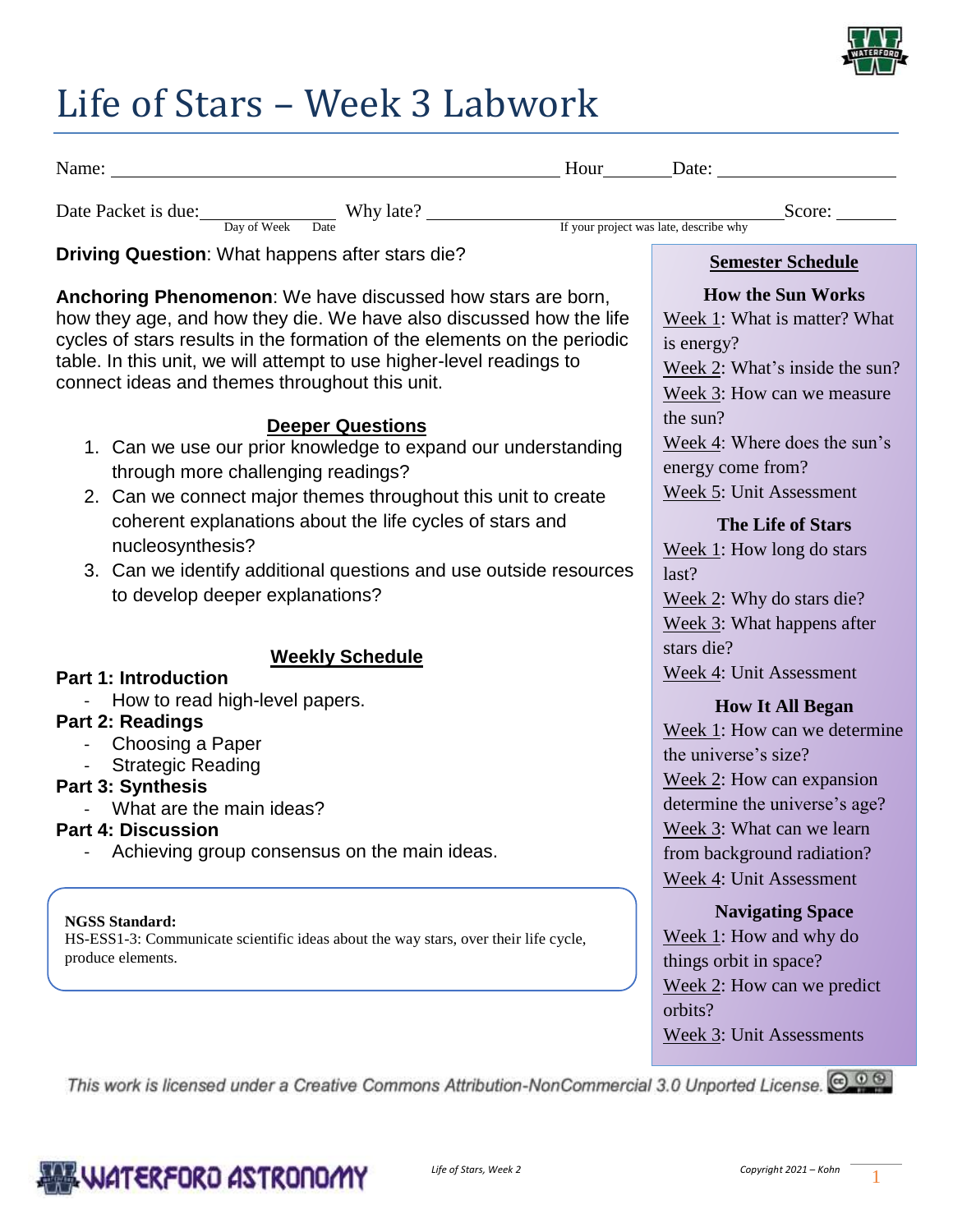

# Part 1: How to Read High Level Papers

**Overview:** In this activity, you will discuss strategies for how to more effectively read higher-level texts. Students often leave high school with inadequate preparation for reading challenging texts that they are likely to encounter in higher education and/or throughout their lives. The capacity to efficiently read higher-level texts is an acquired skill that comes with practice. The following strategies can guide you in refining this practice.

**Strategy 1 - Know why you're reading this text**: What is the purpose of reading this text? Often students adopt a "hunt and peck" method where they look for simple answers to rote questions. This strategy often works well in elementary grades and sometimes even in high school. However, as you encounter more challenging classes, you will be increasingly asked to synthesize information. You should envision yourself having a conversation with the author. As you read a text, you should ask yourself the following question:

- Why did the author write this text? What is their primary objective?
- Who is this text meant for? What does the author assume they know and think?
- Should I be concerned about bias? Does the author gain anything (money, power, influence, etc.) by convincing me of something?
- What is the author trying to say? How could I summarize each section in only a sentence or two?
- Is their information objective, or could other individuals reach different conclusions with the same information?

**Strategy 2 – Use the margins**: Most texts have about blank space on all sides of the text. You should be using this! When reading a challenging text, you should be identifying sections of text with notes, such as…

- This except is important because...
- Here the author is arguing that...
- This word means...
- This conflicts with what I learned earlier because...
- I disagree with the author on this because...

One option is to develop symbols or color-coding for each of these aspects. This will allow you to more quickly read through the text before you come back to each section and record your ideas in more detail.

**Strategy 3 – Change your speed**: Individuals who read as part of their profession tend to read at very different speeds within the same article. They have learned when they can read more quickly and when they need to reduce their pace. They know whether to stop to look up unfamiliar terms or keep going if a term is unknown but not important. They know when to keep reading when confused and when to stop reading and return to an earlier portion to see if they missed something. They know whether they can skip entire sections and when.

**Strategy 4 – "Chunk" the text**: Reading a challenging text can be mentally draining. Good readers will look ahead and see how much text remains. They will then compare the amount of text that is left to the amount of mental focus they are able to provide. Good readers know when to pause to give their brains a rest.

## Part 2: Readings

**Overview**: Use the strategies above to complete the reading on the next page.

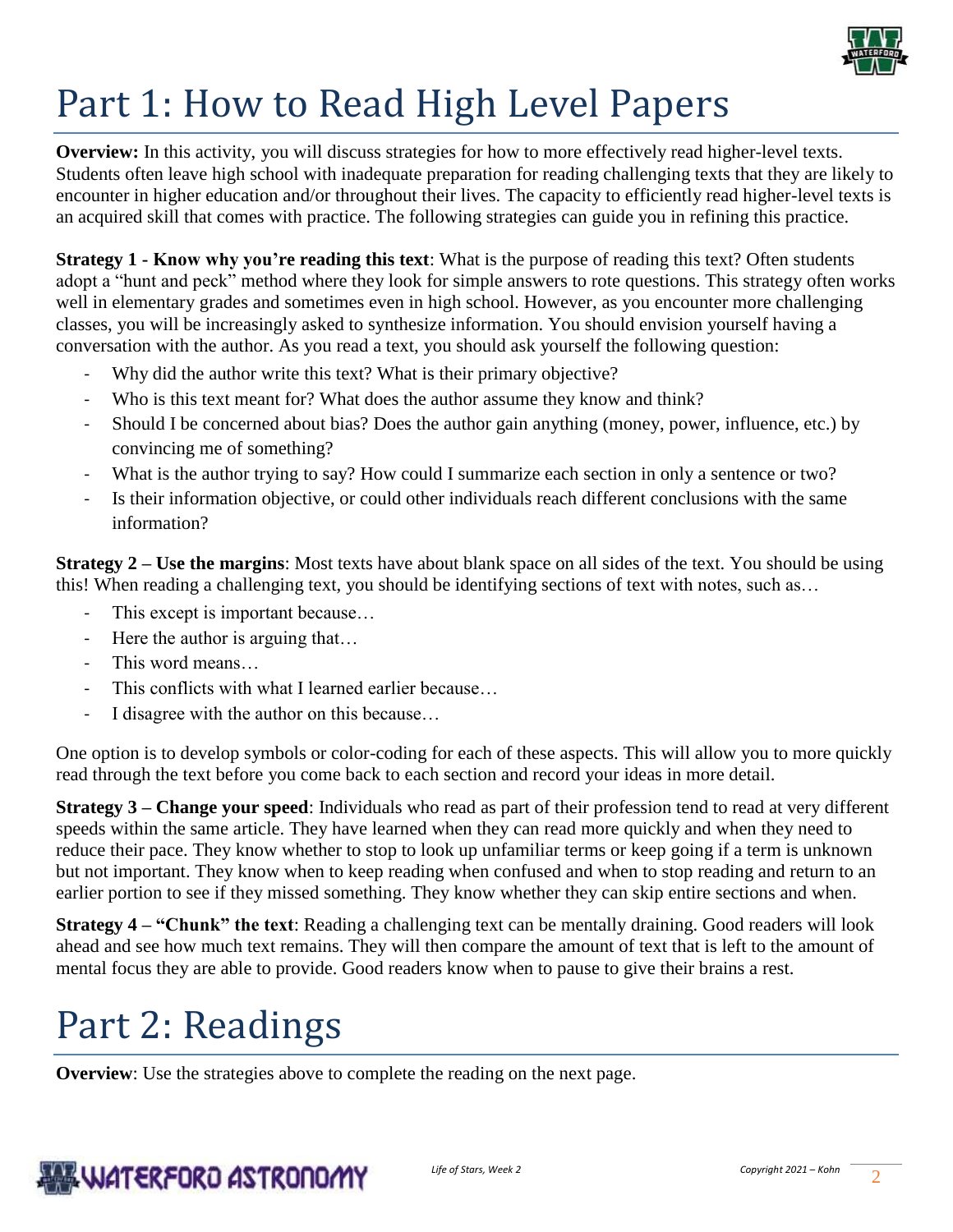

## **How stars are born and die**

Stellar evolution is a circle of life — dying stars spew their contents into the galaxy, paving the way for the next generation.

By [Jim Kaler](https://astronomy.com/authors/jim-kaler) | Published: Saturday, July 11, 2020 - <https://astronomy.com/magazine/news/2020/07/how-stars-are-born-and-die>

We live in a relatively quiet district of a galaxy 100,000 light-years across that contains around 200 billion stars arranged in a disk beset with spiral arms. As galaxies go, it's pretty big, though the supermassive black hole at the center is relatively small, just 4 million solar masses. There is ample evidence from the Milky Way's rotation that our galaxy, like all others, contains considerable dark matter, whose role in star formation eludes us. But many of the processes of stellar evolution have become apparent, most notably that through death comes life. Stellar evolution is cyclic, with new stars replacing those that pass away.



*Thousands of stars are igniting within the vast 30 Doradus Nebula, located in the Milky Way's largest satellite galaxy, the Large Magellanic Cloud. NASA, N. Walborn and J. Ma`iz-Apell`aniz (Space Telescope Science Institute), R. Barb`a (La Plata Observatory, La Plata, Argentina)*

## Stellar building blocks

To forge a star you need gas, dust, gravity, and violent stirring. From a dark location in northern summer and fall, an observer can see the Milky Way cascading in its turbulent passage out of Cygnus through Aquila, Sagittarius, and south toward the Southern Cross. Its glow is the combined light of the billions of stars in our galaxy's disk. Optical and radio observations show that gas is plentiful, and myriad opaque patches without apparent stars reveal that dust is pervasive.

The dust consists of microscopic mineral grains made of silicon, magnesium, iron, and many other metals, as well

as carbon in its varied forms. On average, our galaxy's disk contains just one grain per cubic meter. But there are a lot of cubic meters between stars, so, overall, dust constitutes roughly 1 percent of the total mass of interstellar matter.

While interstellar dust may be thinly spread, it also tends to clump together, even forming dense clouds. Some of these clouds are so thick that the Incas of South America made them into constellations. Among the closest are the Taurus-Auriga clouds, which are only a thousand light-years away, allowing us to study them in great detail.



*About 11,000 years ago, a star exploded in the constellation Vela the Sails. This photo shows the northern portion of the remnant, as well as the pulsar that the stellar progenitor left behind. (Harel Boren)*

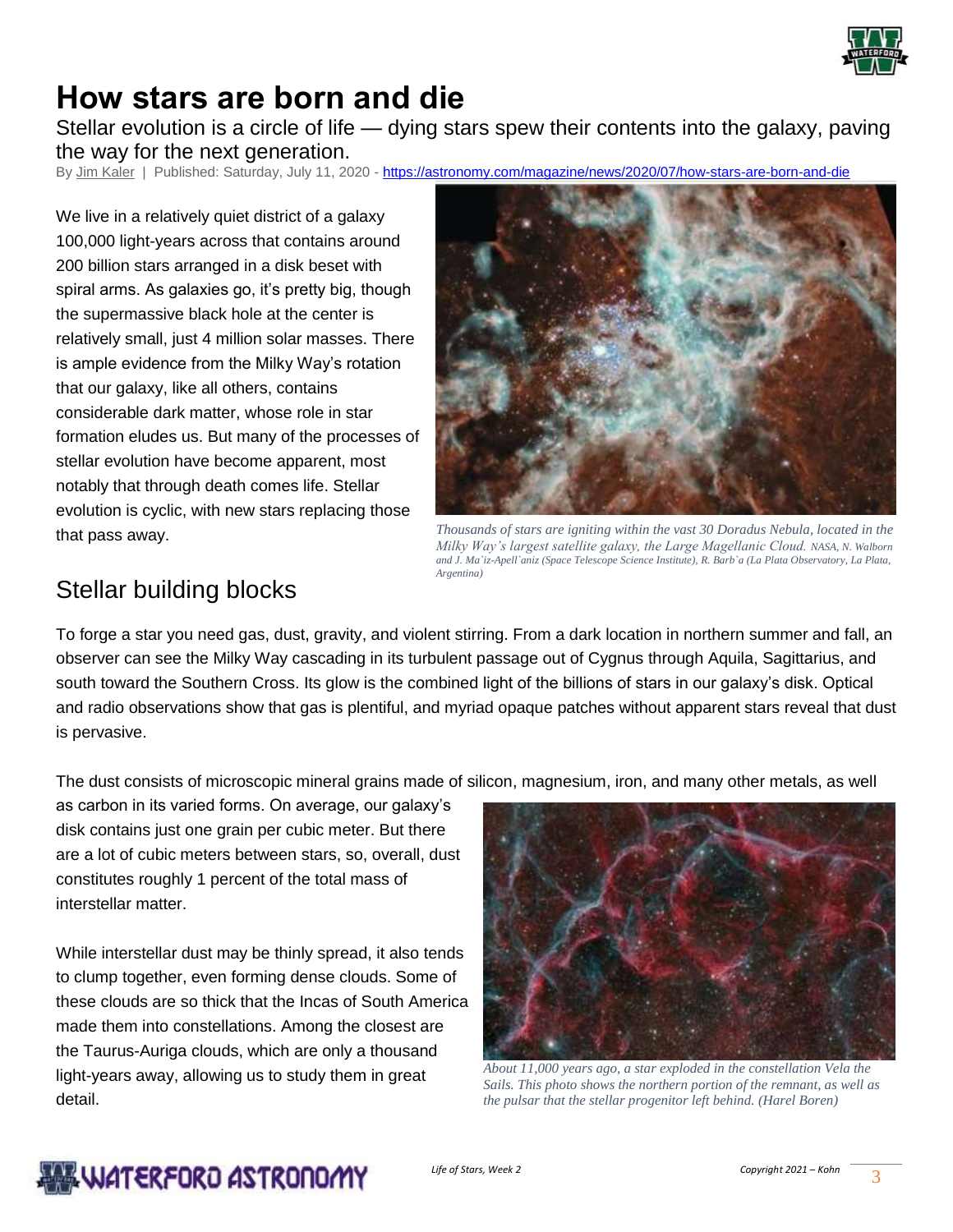

Opaque clouds of interstellar dust keep out heat radiated by nearby stars, and the gas within the dark clouds falls nearly to absolute zero. The gas has a chemical composition of 90 percent hydrogen and 10 percent helium roughly similar to the Sun — and at these low temperatures, we would expect little chemical activity.

To the contrary, we find through radio emissions that the clouds are filled with molecules. More than 200 molecular species are present, dominated by molecular hydrogen  $(H<sub>2</sub>)$ , but we also observe carbon monoxide (CO, which is used as a tracer for the hard-to-observe hydrogen), carbon dioxide (CO<sub>2</sub>), methyl alcohol  $(CH<sub>3</sub>OH)$ , ethyl alcohol  $(CH<sub>3</sub>CH<sub>2</sub>OH)$ , and possibly even complex molecules such as urea ( $CH_4N_2O$ ) and others important to life. Some molecules that do not exist on Earth abound in space, while many molecules responsible for the emissions we see remain unidentified.

The real showpieces are the gaseous, dusty diffuse nebulae. These occur where the interstellar clouds lie in close proximity to hot stars with temperatures more than 26,000 kelvins or so. The ultraviolet radiation given off by these stars can destroy molecules, ionizing (removing electrons from) the interstellar gas, which causes it to glow. With just binoculars, you can see the vast Orion Nebula (M42) in the Hunter's sword, as well as many other such nebulae. Telescopes reveal jaw-dropping beauty.



*Deep within the Crab Nebula (M1) supernova remnant is its beating heart: the pulsar left behind when its massive progenitor star finally ceased nuclear fusion and collapsed. The pulsar itself is the rightmost of the two brighter stars at the center of the image. Eventually, the nebula itself will drift away into space, seeding future generations of stars. NASA and ESA, Acknowledgment: J. Hester (ASU) and M. Weisskopf (NASA/MSFC)*

Blast waves from nearby exploding stars, cloud-cloud collisions, and other violent events force the interstellar clouds into turbulent clumps, within which new stars are made. Given the low temperatures, ragged blobs within the clouds condense, causing their central cores to slowly heat up. The cores eventually become hot enough that they visibly glow, first with infrared radiation and then with visible light, as heat is released by gravitational contraction. These developing protostars dot the dust clouds of Taurus, Auriga, Orion, and many other such regions.

Named after their faint prototype, slightly older T Tauri stars appear highly variable as they sporadically gain mass,

accreting it from a disk of material swirling around their equator. At the same time, these stars lose mass via powerful jets emerging from their poles. Amazingly, this disk/jet structure shows up not just in growing stars, but also in stars that are ejecting their outer envelopes as they prepare for death, in star systems where mass is being transferred from one to the other, and even around the supermassive black holes residing in galactic cores.

While the clouds are filled with T Tauri stars, none of these stars is visible to the naked eye. Moving outward perpendicular to the disk, the jets hammer the surrounding interstellar gas into bright shock waves, which are common phenomena both on Earth and in the universe in general. A shock wave is formed in a fluid when a body moves faster than the natural speed of the wave within it, as



*The young stars of the Beehive Cluster (M44) will slowly move apart over time. This 600-million year-old open cluster may be what our own Sun's birth cluster looked like before it dispersed.*

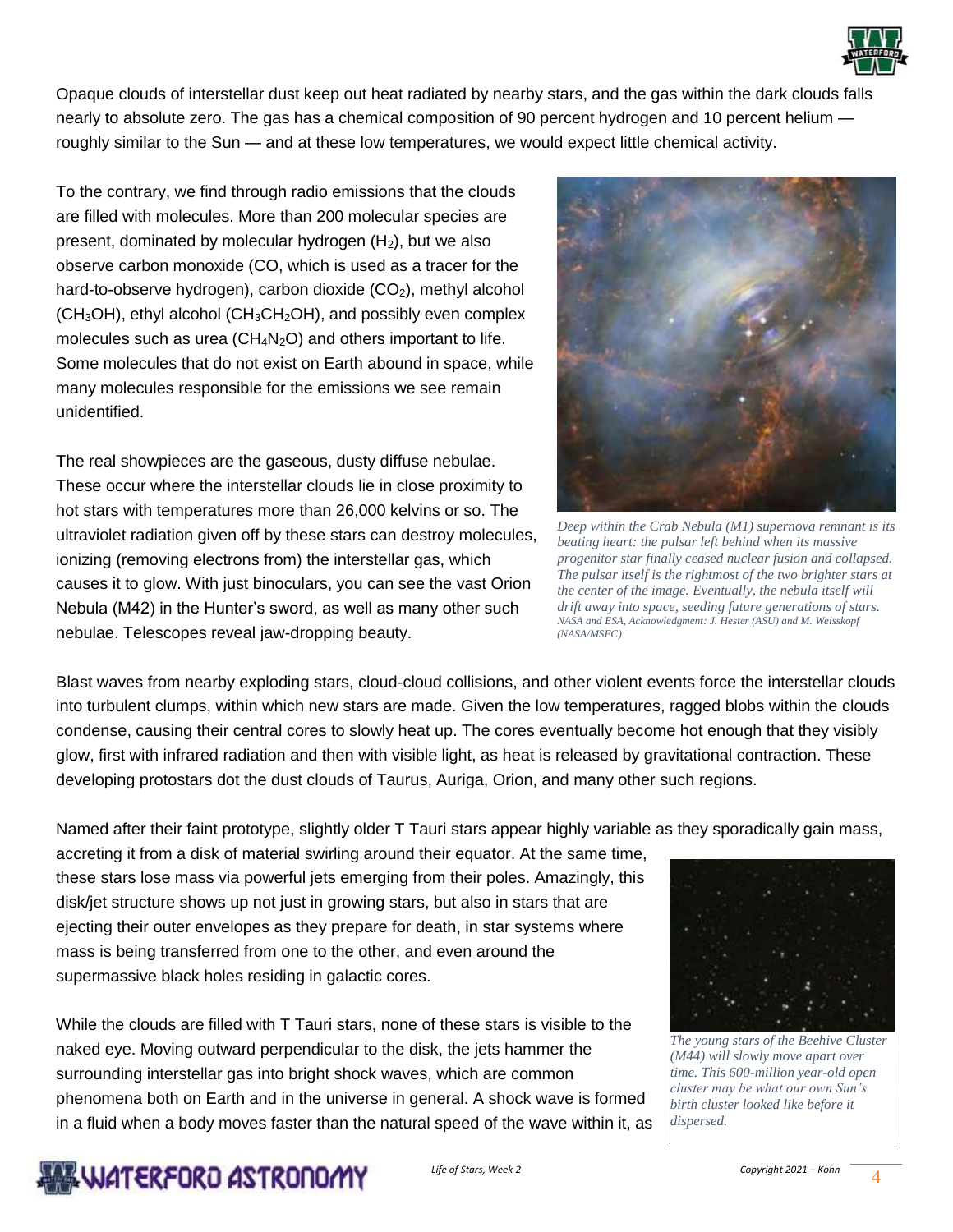

with the bow-wave off the prow of a speedboat. Here, this violent meeting results in glowing nebulae called Herbig-Haro (HH) objects, which occur where the jets are brought to a halt by the interstellar gasses. New stars appear as a pair of HH objects connected by jets from the star in the middle. Four and a half billion years ago, the Sun would have looked like this. In many cases, we see only a single jet with or without its star, as various portions of the structure can be hidden by local dust clouds.

As a new protostar contracts under the force of gravity, the core heats. Eventually the temperature becomes high enough to initiate nuclear reactions (around 5 million kelvins), in which four hydrogen atoms are turned into the next heavier atom, helium, with a slight loss (0.7 percent) of mass (m). Consequently, energy (E) is created according to Einstein's famous relationship E=mc<sup>2</sup> (c is the speed of light). The new source of energy brings the contraction to a halt as the star stabilizes at a central temperature that depends on the new star's mass (the Sun, for example, stabilized at about 16 million kelvins).

Multitudes of stars are often created at roughly the same time, and their mutual gravity binds them into an open cluster with a large range of masses, like the Pleiades (M45), the Hyades, or the Beehive (M44). These clusters slowly evaporate, their constituents dispersing with time. We believe our Sun may have been born into one such cluster.

Additionally, much of this action takes place within the larger dark clouds and is invisible until stellar radiation and winds dissipate the parent dust clouds. When the Sun was born, only a few other stars might have been visible from its location because of the dust in the local birth cloud.

### Main sequence dwarfs

Once formed, the star remains stable as it consumes its hydrogen fuel. Seventy percent of the Sun's nuclear energy is supplied by the proton-proton (pp) chain, whereby four protons join in a three-step process to make helium, with the ejection of protons, gamma rays, and neutrinos (nearmassless particles that carry energy at nearly the speed of light). The other 30 percent comes from the carbon cycle, in which carbon and hydrogen combine to create a chain of six reactions that generate nitrogen, oxygen, and ultimately ends with carbon and helium, the former of which allows the cycle to begin again. This also produces gamma rays and neutrinos, as well as positrons (positively charged electrons).



*A 3-trillion-mile (4.8 trillion km) jet from a young star (invisible inside dust at the lower left of the image) forms Herbig-Haro object HH-47. The sinuous glow is caused when the powerful jet meets the interstellar gas and dust.*

Because our star is so dense, the heat from the gamma radiation takes hundreds of thousands of years to work its way out of the Sun. By contrast, the neutrinos — unhindered by frequent interactions with other atoms — leave directly. Neutrino detectors allow us to look at the Sun's core and show that our theories are correct. Trillions of them pass through you every second and you don't feel a thing.

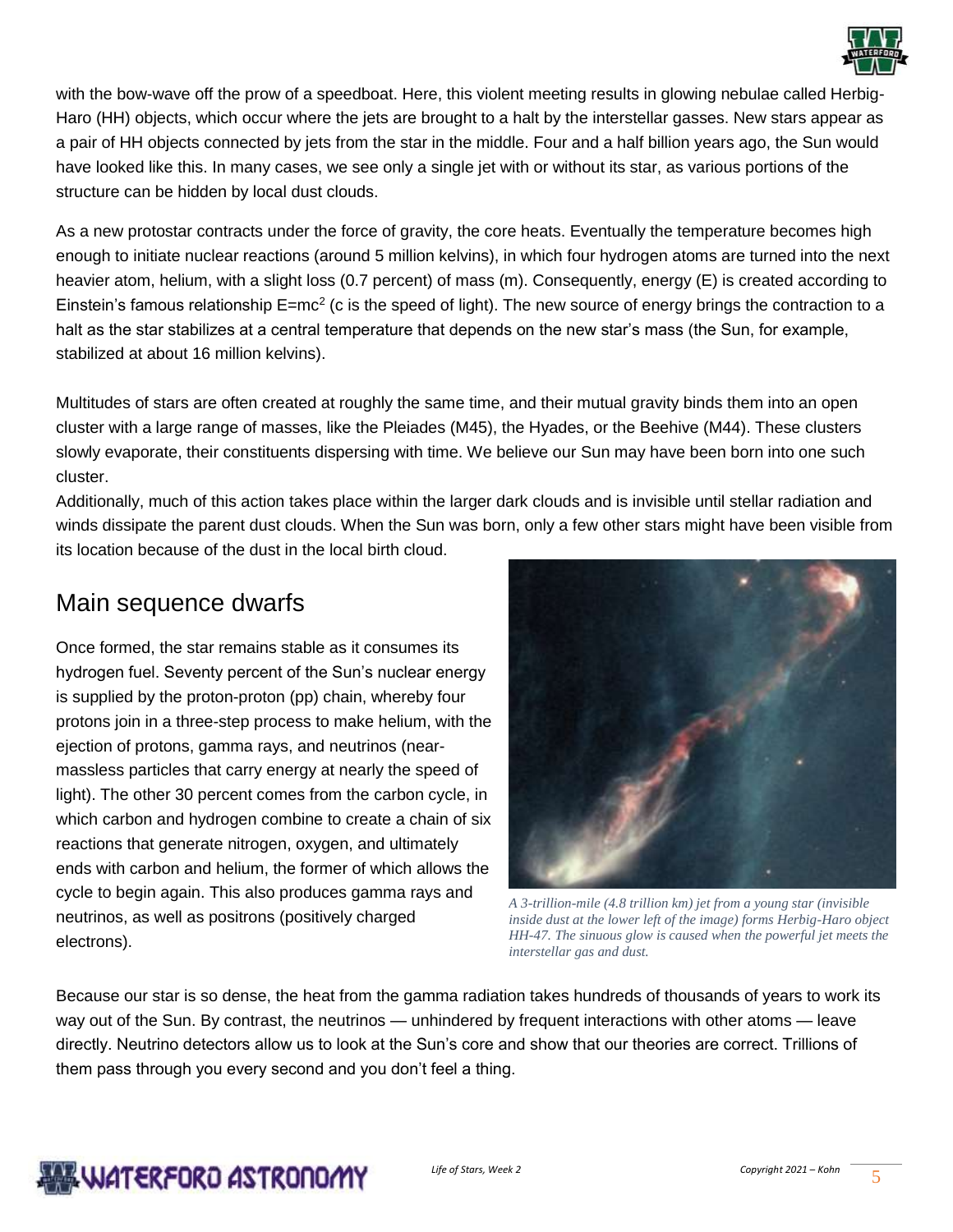

The range of masses of hydrogen fusing stars — called main sequence stars to differentiate them from stars that are dying — runs from 0.075 to over 120 solar masses. For historical reasons, all of these ordinary stars are called dwarfs, but don't let the term fool you. The comparatively modest Sun — a yellow dwarf — is about 864,000 miles (almost 1.4 million kilometers) across, while the most massive dwarfs are many times that. On the other hand, the

coolest red dwarfs are not much bigger than Jupiter.

There may be only a few monster stars in a galaxy, while dim red dwarfs constitute up to 70 percent of the local stella population. Below 0.075 solar mass, stellar cores are so cool that the pp chain won't work, resulting in a brown dwarf that is still capable of fusing its natural deuterium (hydrogen atoms with both a proton and a neutron in the nucleus) down to a mass of 1.2 percent the Sun's mass, or 13 Jupiters. However, we've found planets around other stars heavier than that, blurring the line between stars and planets and leaving open key questions about how the two are formed.

The luminosities of dwarf stars are critically dependent on mass. At the low end, stars run entirely on the pp chain, their cool reddish surfaces radiating at rates less than 1/1,000 that of the Sun. At the high end, they employ the carbon cycle and shine with the light of more than a million Suns, allowing them to be visible in other galaxies. Their brilliance and winds are so powerful that



*NGC 6543 are planetary nebulae that develop as Sun-like stars slough off their outer layers in the later stages of their lives. When light from the dying star at the center of the debris field hits this gas and dust, the material glows, creating ethereal shapes.*

they shred the local interstellar gas and dust, creating blobs that can contract and form new stars, continuing a steady cycle of birth and death that created our own Sun and its planets.

Fusion rates climb so rapidly with increasing mass and core temperature that the lifetimes of stars actually decrease as mass increases. They run from the age of the galaxy — some 13 billion years — for the least massive stars to just a few million years for the most massive. In the middle, the Sun has a hydrogen-burning lifetime of about 10 billion years, of which 5 billion are history.

### Twice a giant

While details differ, the end products of stars in the midrange of stellar masses are similar. In 5 billion years, the Sun will have converted its internal hydrogen to helium and the central nuclear fire will go out. No longer supported by the energy of fusion, the helium core will shrink, as a thin shell of fusing hydrogen surrounds it. Squeezing down under gravity's relentless fist, the core will also heat, causing the star's outer envelope to expand and cool as the star brightens to become a giant.

When the core hits 100 million kelvins, the helium nuclei that had been made earlier fuse into carbon, which requires that three helium atoms hit each other simultaneously. The new helium burning, plus the old hydrogen fusion in the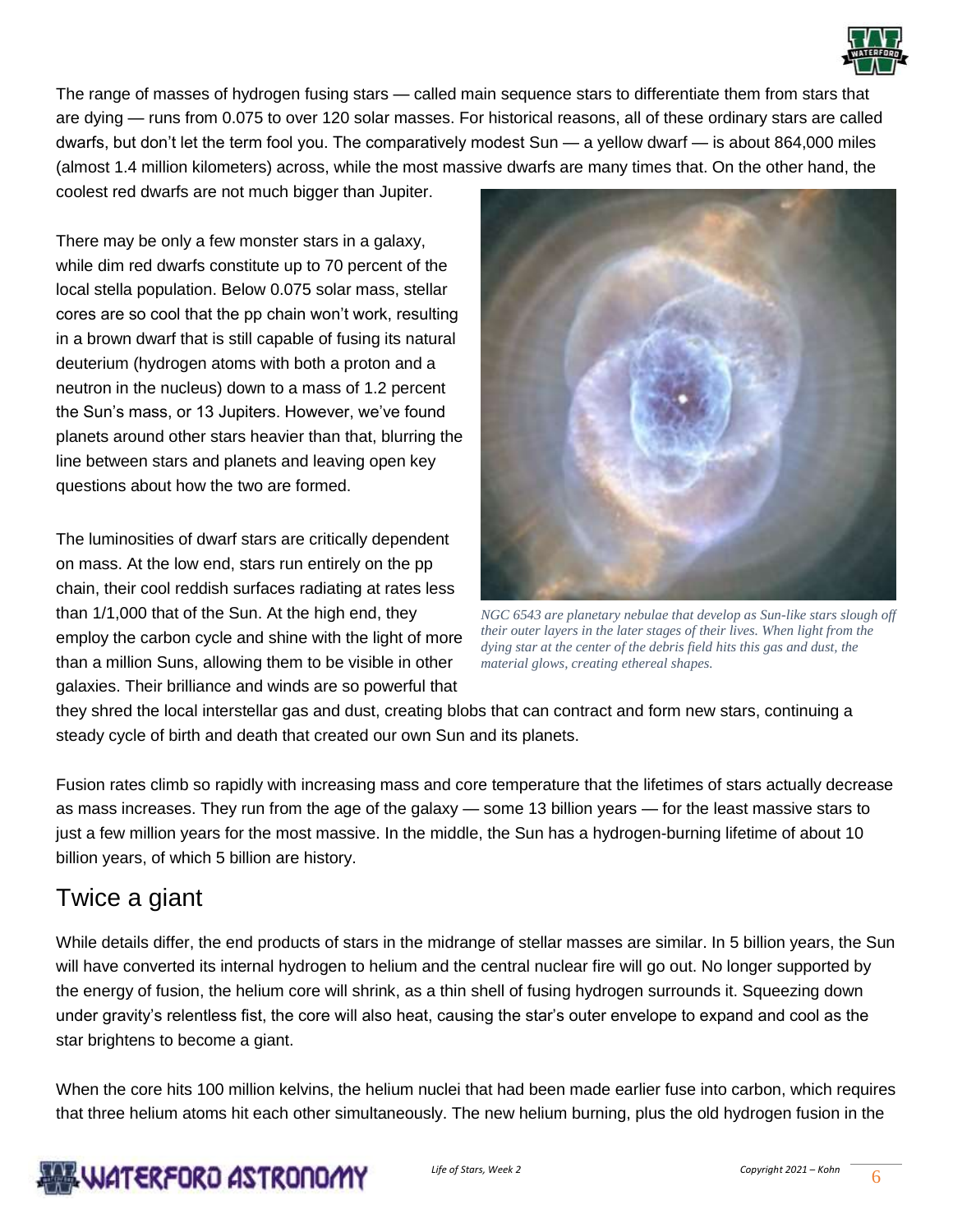

surrounding shell, once again stabilize the star against collapse. In the core, when the newly made carbon is hit with yet another helium nucleus, it makes oxygen.

Now the process repeats itself. The star is stuck with a core made of carbon and oxygen with no means of support,

so it contracts and heats. Around it are shells of fusing helium and hydrogen, which alternately turn on and off. In the right mass range, fresh carbon can be swept to the surface by convection to make a red carbon star.

Externally, the giant grows even bigger and brighter, perhaps becoming as big as the inner solar system, radiating with the light of thousands of Suns. Atoms heavier than the iron given to the star at birth begin to capture neutrons that decay into protons, making yet heavier elements as the star begins to fill in much of the chemist's periodic table.

As the second phase of brightening proceeds, winds blow ever stronger from the stellar surface. The Sun will lose half its mass this way, bigger stars losing much more, as they expose their hot inner cores. No longer supported by nuclear burning, the cores are held up by free electrons through a quantum process called degeneracy, which makes them incompressible.

For a few tens of thousands of years, the exposed core remains hot enough to light up the shells of matter that it had previously ejected. The system becomes a strikingly beautiful expanding planetary nebula, while the inner core becomes a white dwarf made of carbon and oxygen with a density of a

*The Cygnus Loop Nebula is all that remains of a massive star that ended its life in a devastating type II supernova explosion several thousand years ago. Now, the material that once made up that star will drift into space, ultimately providing the material that once made up that star will drift into space, ultimately providing the material to form new stars. NASA/JPL-Caltech*

million grams per cubic centimeter (the equivalent of compressing 2,204 pounds [1,000 kilograms] into a space the size of a sugar cube). The star's old outer envelope — rich in heavy chemical elements as well as carbon, nitrogen, and oxygen — flees into space, leaving the still-glowing white dwarf behind. The rate at which white dwarfs cool is so slow that every white dwarf ever made since the beginning of the universe is still hot enough to be visible.

## Go out with a bang

In a star of greater mass, hydrogen and helium fusion proceed as before. But with the extra mass, the chain can go further. Carbon and oxygen fuse to a mix that includes neon and magnesium, which then goes on to fuse to silicon and sulfur before reaching iron. Each time the core initiates a new kind of fusion, it is surrounded by shells running the previous reactions. Fusion reactions that create nuclei on the periodic table up to iron generate energy. But above that limit, creation of new and heavier elements requires energy. Iron is the most tightfisted of all elements it's hard to break apart into its constituent protons and neutrons, which is why it is so common. Externally, the star grows enormously, becoming a supergiant. Such stars could enclose the orbit of Jupiter, even nearly that of Saturn.

Around 1930, Subrahmanyan Chandrasekhar discovered that when a star's core mass reaches about 1.4 solar masses, Einstein's theory of relativity tells us that electron degeneracy can no longer support the star's core. The whole mess comes crashing down, as everything (including the iron in the core that took so long for the star to make and much of the material in the enclosing shells) turns back into neutrons. We expect this to happen when the star's initial mass exceeds about eight Suns.

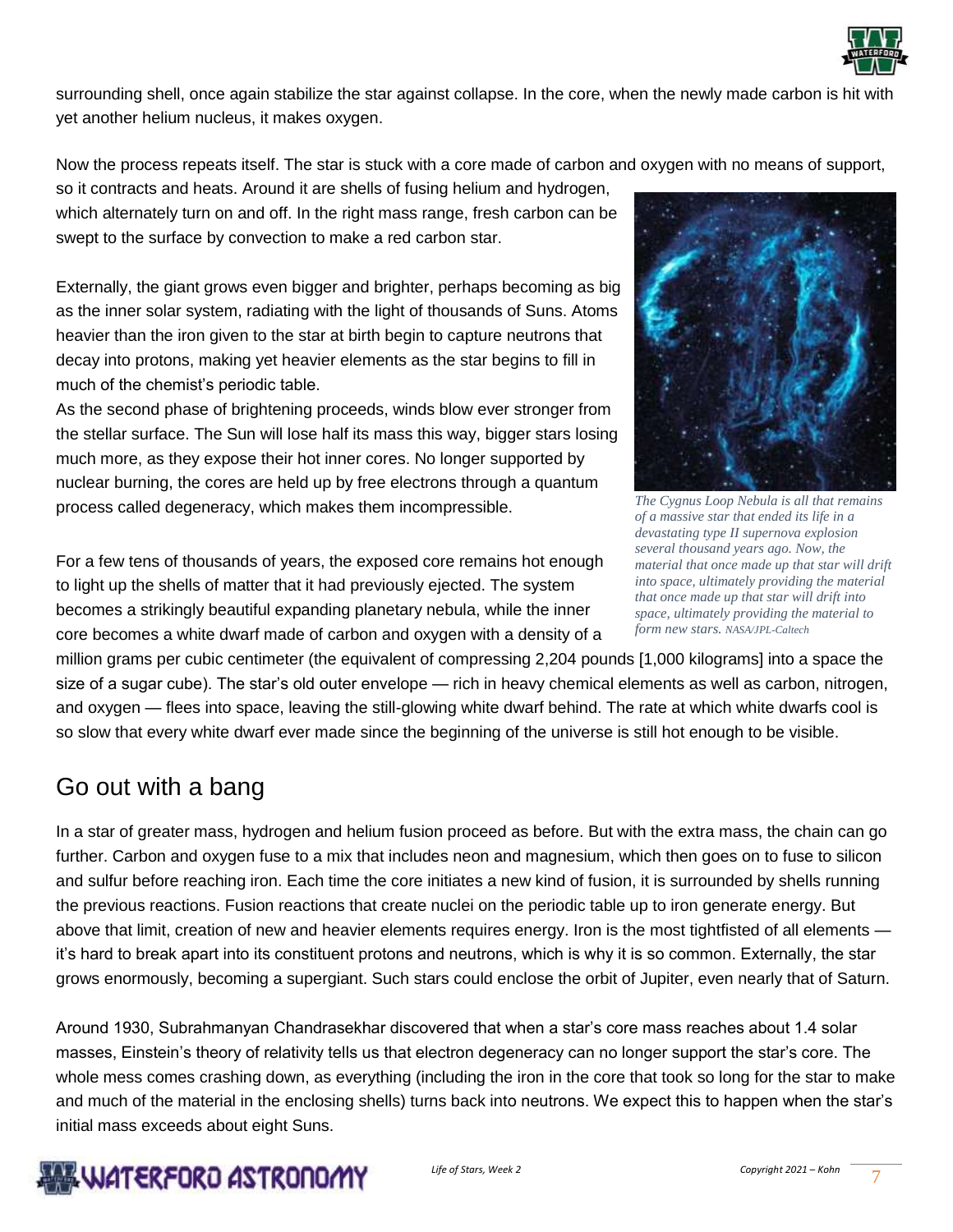

The resulting neutron star has a diameter of about 12.4 miles (20 km, or about the size of Manhattan) and a density a million times that of a white dwarf. Upon its birth, the neutron star first overcompresses and then violently bounces back, sending a monstrous shock wave through what's left of the star. This event blasts the material outward in a mighty type II supernova that sends the temperatures into the billions of kelvins and can be seen billions of lightyears away.

Nuclear reactions run amok, but as the ruined star expands, it also cools. This freezes in a specific distribution of elements, including one-tenth of a solar mass of iron. Left behind might be a spinning, highly magnetic pulsar that appears to flash at every rotation. Or, if the star's initial mass is high enough, a black hole will form with a gravitational pull so great that nothing, not even light, can escape.

Double stars have their own tales to tell. A star in a binary system can pass some — even much — of its mass to a white dwarf companion. Alternatively, two mutually orbiting white dwarfs can merge. If the result in either case exceeds the Chandrasekhar limit of 1.4 solar masses, it will explode as a type Ia supernova — which is even brighter than the type II version and yields even more iron — as the stars annihilate themselves, leaving nothing behind.

Because they all occur at the Chandrasekhar limit, type Ia supernovae all have about the same maximum brightness. So, by measuring how bright they appear, astronomers can easily determine the distance to these objects. They are so bright that astronomers can see them across the universe, and subsequently use them to measure the universe's expansion rate by comparing how far an object is expected to be with its actual distance. The last two supernovae seen in our galaxy were Kepler's Star in 1604 and Tycho's Star in 1572. Both were type Ia. Before that was the type II Chinese "guest star" of 1054, whose violently expanding



*Betelgeuse, which marks Orion the Hunter's right shoulder, is a red supergiant star. In 1996, it became the first star other than the Sun to be directly imaged. Andrea Dupree (Harvard-Smithsonian CfA), Ronald Gilliland (STScI), NASA and ESA*

remnant, the Crab Nebula (M1), can be viewed with a small telescope. Hidden inside this remnant is the pulsar left behind by the massive progenitor.

But this is not the end of the story. The expanding supernova remnant, rich with heavy elements, including mass injected by the now-dead star's giant and supergiant winds, finds its way back to the interstellar clouds. Its detritus becomes the material that will ultimately make new stars, thus completing the cycle.